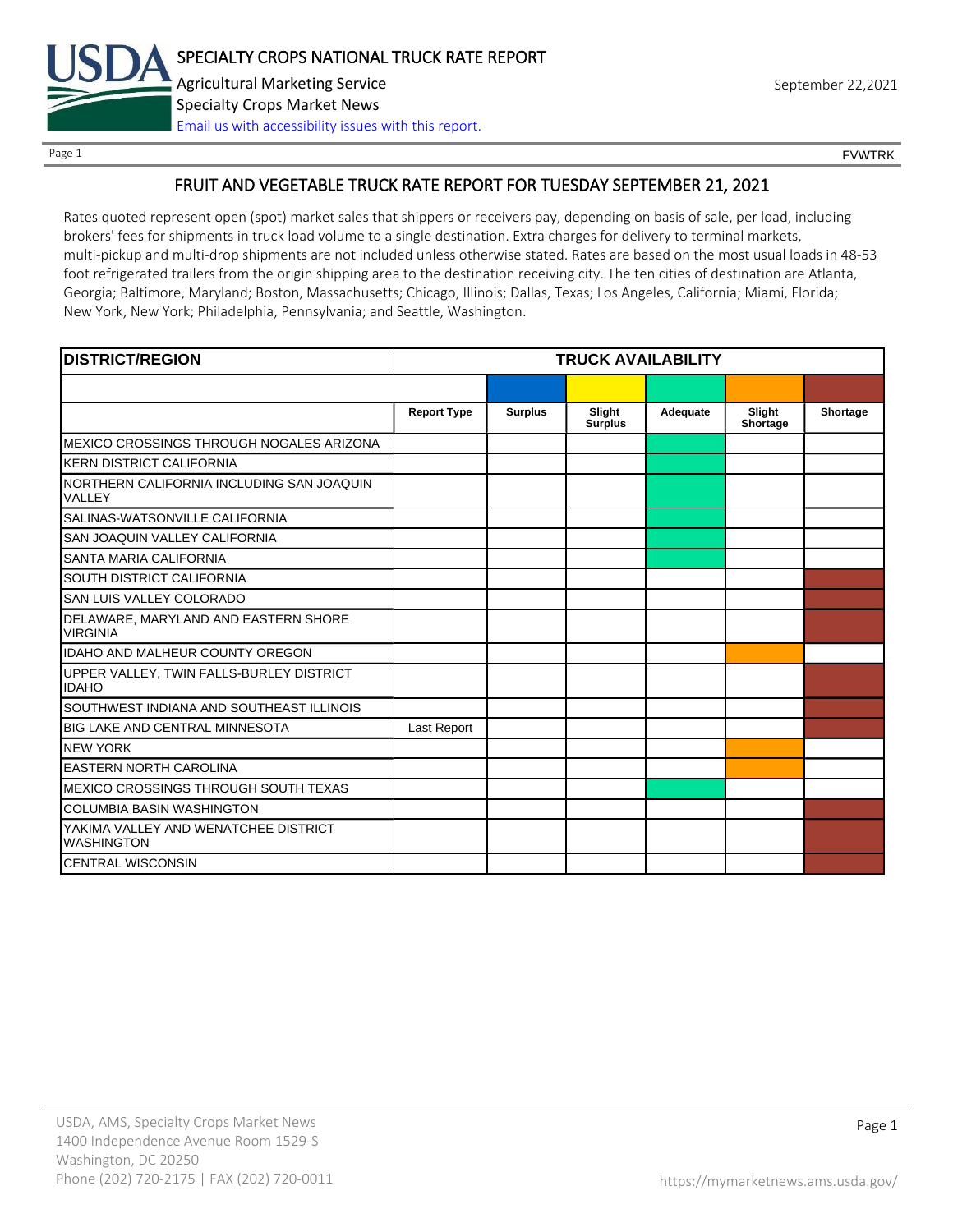

Page 2 FOUNTRK CONTROL CONTROL CONTROL CONTROL CONTROL CONTROL CONTROL CONTROL CONTROL CONTROL CONTROL CONTROL CONTROL CONTROL CONTROL CONTROL CONTROL CONTROL CONTROL CONTROL CONTROL CONTROL CONTROL CONTROL CONTROL CONTROL

## PRICES FOR TUESDAY SEPTEMBER 21, 2021

In areas where rates are based on package rates, per-load rates were derived by multiplying the package rate by the number of packages in the most usual load in a 48-53 foot trailer.

#### PERCENTAGE OF CHANGE FROM TUESDAY SEPTEMBER 14, 2021 SHOWN IN ()

| MEXICO CROSSINGS THROUGH NOGALES ARIZONA         |          |                      |                                                                                                                         |        |
|--------------------------------------------------|----------|----------------------|-------------------------------------------------------------------------------------------------------------------------|--------|
| --MANGOES                                        |          |                      |                                                                                                                         |        |
|                                                  |          |                      |                                                                                                                         |        |
| Los Angeles                                      | Adequate | RANGE<br>900-1400    | <b>MOSTLY</b><br>1200-1200                                                                                              | $(+9)$ |
| <b>KERN DISTRICT CALIFORNIA</b>                  |          |                      |                                                                                                                         |        |
|                                                  |          |                      |                                                                                                                         |        |
| --CARROTS AND GRAPES                             |          |                      |                                                                                                                         |        |
|                                                  |          | RANGE                | MOSTLY                                                                                                                  |        |
| Atlanta                                          | Adequate | 8800-10600           | 9400-10400                                                                                                              | $(-1)$ |
| Baltimore                                        | Adequate | 9900-12500           | 11200-12500                                                                                                             | $(-1)$ |
| Boston                                           | Adequate | 10800-12700          | 11300-12300                                                                                                             | $(-2)$ |
| Dallas                                           | Adequate | 5700-7300            | 6000-7000                                                                                                               | $(-2)$ |
| New York                                         | Adequate | 10600-12200          | 11300-12200                                                                                                             | $(-1)$ |
| Philadelphia                                     | Adequate | 10000-13500          | 10300-12700                                                                                                             | $(-3)$ |
| NORTHERN CALIFORNIA INCLUDING SAN JOAQUIN VALLEY |          |                      |                                                                                                                         |        |
| --PEARS                                          |          |                      |                                                                                                                         |        |
|                                                  |          |                      |                                                                                                                         |        |
| Boston                                           | Adequate | RANGE<br>10000-12000 | MOSTLY<br>11500-11500                                                                                                   | (0)    |
| Los Angeles                                      | Adequate | 1800-2450            |                                                                                                                         | (0)    |
|                                                  |          |                      |                                                                                                                         |        |
| Philadelphia                                     | Adequate | 11000-11000          |                                                                                                                         | (0)    |
| SALINAS-WATSONVILLE CALIFORNIA                   |          |                      |                                                                                                                         |        |
|                                                  |          |                      | --BROCCOLI, CAULIFLOWER, CELERY, LETTUCE, BOSTON, LETTUCE, GREEN LEAF, LETTUCE, ICEBERG, LETTUCE, RED LEAF AND LETTUCE, |        |
| <b>ROMAINE</b>                                   |          |                      |                                                                                                                         |        |
| Atlanta                                          | Adequate | RANGE<br>7500-9900   | MOSTLY<br>9000-9800                                                                                                     | $(-2)$ |
| Baltimore                                        | Adequate | 10300-11700          | 10400-11200                                                                                                             | $(-1)$ |
| Boston                                           | Adequate | 10600-12800          | 11500-12000                                                                                                             | $(-2)$ |
| Chicago                                          | Adequate | 7500-9000            | 8200-9000                                                                                                               | $(-2)$ |
| Dallas                                           | Adequate | 6000-7500            | 6700-7500                                                                                                               | $(-2)$ |
| Miami                                            | Adequate | 10400-12100          | 10400-11000                                                                                                             | $(-4)$ |

Philadelphia Adequate 10200-11800 10400-11200 (-2)

USDA, AMS, Specialty Crops Market News **Page 2** 1400 Independence Avenue Room 1529-S Washington, DC 20250 Phone (202) 720-2175 | FAX (202) 720-0011 <https://mymarketnews.ams.usda.gov/>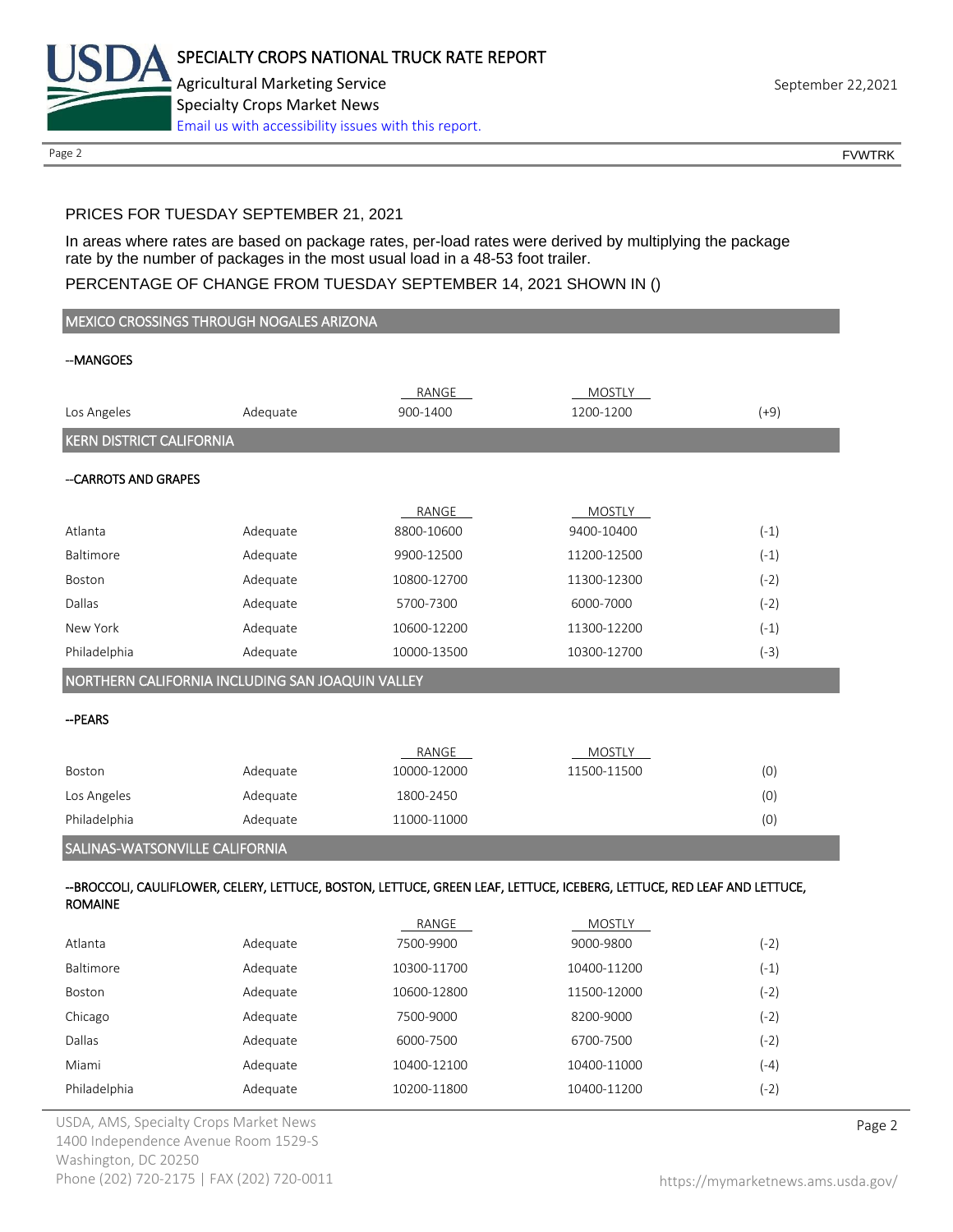

Agricultural Marketing Service **September 22,2021** September 22,2021 Specialty Crops Market News [Email us with accessibility issues with this report.](mailto:mars@ams.usda.gov?subject=508%20Inquiry/Report)

Page 3 FOUNTRK And the set of the set of the set of the set of the set of the set of the set of the set of the set of the set of the set of the set of the set of the set of the set of the set of the set of the set of the s

## SAN JOAQUIN VALLEY CALIFORNIA

| --GRAPES                |          |            |            |  |
|-------------------------|----------|------------|------------|--|
|                         |          | RANGE      | MOSTLY     |  |
| Atlanta                 | Adequate | 8300-9100  | 8500-8800  |  |
| Baltimore               | Adequate | 9600-10300 | 9800-10100 |  |
| Chicago                 | Adequate | 7500-8800  | 7900-8400  |  |
| Dallas                  | Adequate | 6700-7500  | 6900-7200  |  |
| CANTA MANDIA CALIFODMIA |          |            |            |  |

#### SANTA MARIA CALIFORNIA

#### --LETTUCE, GREEN LEAF, LETTUCE, ICEBERG, LETTUCE, RED LEAF, LETTUCE, ROMAINE, BROCCOLI, CAULIFLOWER AND CELERY

|              |          | RANGE       | <b>MOSTLY</b> |        |
|--------------|----------|-------------|---------------|--------|
| Atlanta      | Adequate | 8400-10000  | 8600-9600     | $(-2)$ |
| Baltimore    | Adequate | 10400-11600 | 10400-11000   | (-2)   |
| Boston       | Adequate | 11300-12900 | 11800-12500   | (-2)   |
| Chicago      | Adequate | 7000-8900   | 7000-8000     | (-2)   |
| Dallas       | Adequate | 5800-7400   | 6000-6900     | (-2)   |
| New York     | Adequate | 10500-12300 | 10800-12000   | $(-1)$ |
| Philadelphia | Adequate | 10100-11700 | 10400-11600   | $(-1)$ |

SOUTH DISTRICT CALIFORNIA

#### --AVOCADOS, GRAPEFRUIT, LEMONS AND ORANGES

|          | RANGE       | <b>MOSTLY</b> |      |
|----------|-------------|---------------|------|
| Shortage | 8100-9100   | 8300-8800     | (+3) |
| Shortage | 9800-11200  | 10000-10500   | (+4) |
| Shortage | 10500-11700 | 10600-11100   | (+4) |
| Shortage | 7600-8800   | 7800-8200     | (+4) |
| Shortage | 10300-11500 | 10500-11000   | (+4) |
| Shortage | 10300-11400 | 10400-10900   | (+3) |
| Shortage | 10000-11100 | 10000-10500   | (+3) |
| Shortage | 5500-6500   | 5600-6100     | (+6) |
|          |             |               |      |

## SAN LUIS VALLEY COLORADO

#### --POTATOES

|           |          | RANGE     | <b>MOSTLY</b> |     |
|-----------|----------|-----------|---------------|-----|
| Atlanta   | Shortage | 3600-3825 |               | (0) |
| Baltimore | Shortage | 5625-6075 |               | (0) |
| Boston    | Shortage | 5850-5975 |               | (0) |
| Chicago   | Shortage | 2925-3150 |               | (0) |

USDA, AMS, Specialty Crops Market News **Page 3** 1400 Independence Avenue Room 1529-S Washington, DC 20250 Phone (202) 720-2175 | FAX (202) 720-0011 <https://mymarketnews.ams.usda.gov/>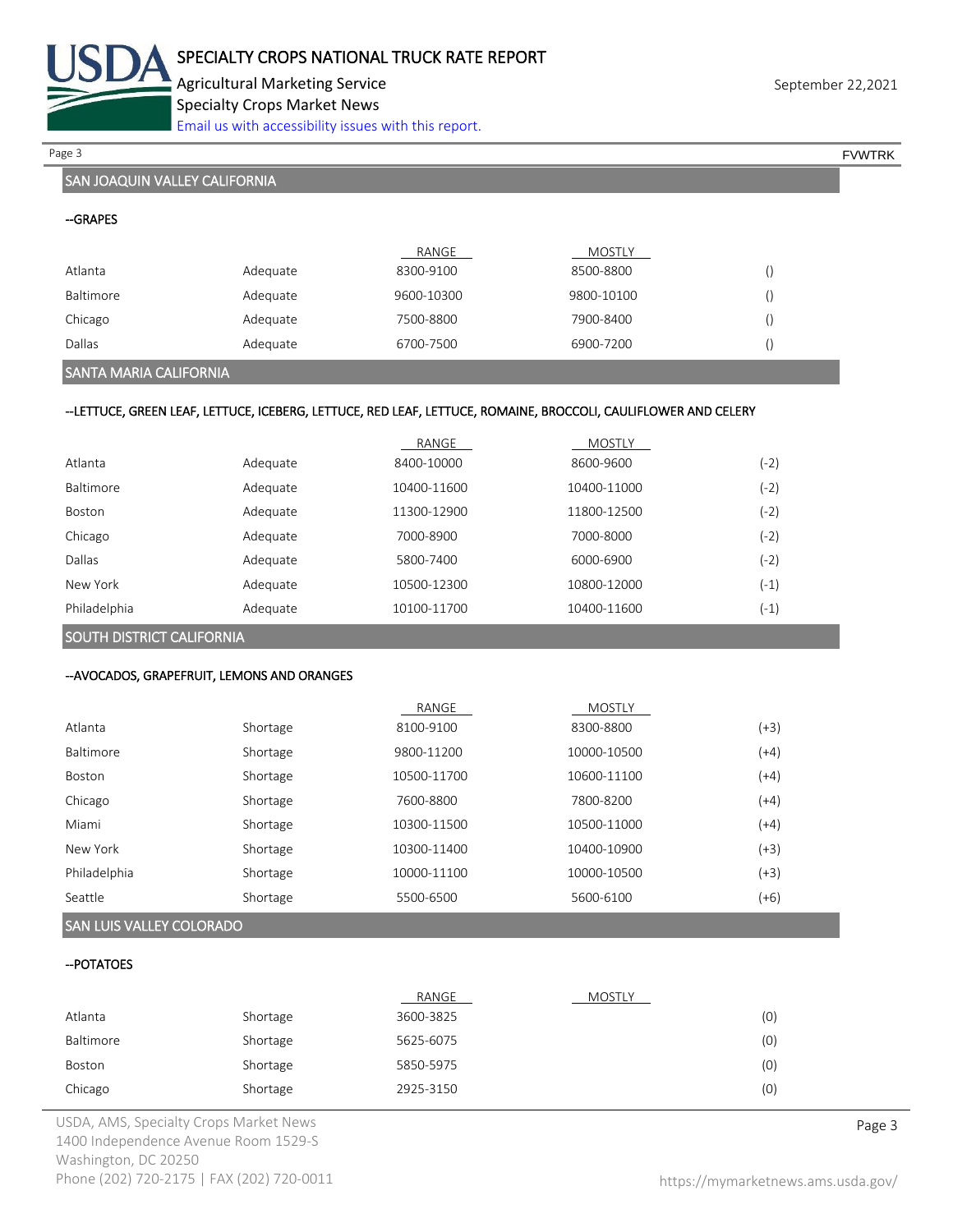

## SPECIALTY CROPS NATIONAL TRUCK RATE REPORT

Agricultural Marketing Service **September 22,2021** September 22,2021

Specialty Crops Market News

[Email us with accessibility issues with this report.](mailto:mars@ams.usda.gov?subject=508%20Inquiry/Report)

| Page 4       |          |           | <b>FVWTRK</b> |
|--------------|----------|-----------|---------------|
| Dallas       | Shortage | 2250-2475 | (0)           |
| New York     | Shortage | 5850-6300 | (0)           |
| Philadelphia | Shortage | 5850-6300 | (0)           |

## DELAWARE, MARYLAND AND EASTERN SHORE VIRGINIA

#### --CANTALOUPES AND WATERMELONS

|              |          | RANGE     | MOSTLY    |      |
|--------------|----------|-----------|-----------|------|
| Atlanta      | Shortage | 2800-3000 | 2900      | (0)  |
| Baltimore    | Shortage | 1000-1100 | 1000      | (0)  |
| Boston       | Shortage | 2500-2600 | 2500      | (0)  |
| Chicago      | Shortage | 2300-2500 | 2300-2400 | (-2) |
| New York     | Shortage | 1500-1700 | 1600-1600 | (0)  |
| Philadelphia | Shortage | 1200-1300 | 1200      | (+4) |
|              |          |           |           |      |

# IDAHO AND MALHEUR COUNTY OREGON

### --ONIONS, DRY

|              |                 | RANGE     | <b>MOSTLY</b> |         |
|--------------|-----------------|-----------|---------------|---------|
| Atlanta      | Slight Shortage | 6800-7225 |               | $(+2)$  |
| Baltimore    | Slight Shortage | 7650-8025 |               | $(+8)$  |
| Boston       | Slight Shortage | 8925-9775 |               | $(+13)$ |
| Chicago      | Slight Shortage | 5100-5525 |               | $(+2)$  |
| Dallas       | Slight Shortage | 5100-5950 |               | (0)     |
| Los Angeles  | Slight Shortage | 2125-2550 |               | (0)     |
| Miami        | Slight Shortage | 8500-9775 |               | $(+7)$  |
| New York     | Slight Shortage | 8713-9350 |               | $(+13)$ |
| Philadelphia | Slight Shortage | 7650-8925 |               | $(+11)$ |

## UPPER VALLEY, TWIN FALLS-BURLEY DISTRICT IDAHO

#### --POTATOES

|              |          | RANGE     | <b>MOSTLY</b> |         |
|--------------|----------|-----------|---------------|---------|
| Atlanta      | Shortage | 5100-6500 |               | $(+14)$ |
| Baltimore    | Shortage | 7700-9000 |               | $(+27)$ |
| Boston       | Shortage | 8000-9000 |               | $(+10)$ |
| Chicago      | Shortage | 4200-5500 | 4500          | $(+24)$ |
| Dallas       | Shortage | 4200-4500 | 4250-4250     | (0)     |
| Los Angeles  | Shortage | 2400-2700 |               | $(+6)$  |
| Miami        | Shortage | 8500-9000 |               | $(+13)$ |
| New York     | Shortage | 8000-9000 |               | $(+21)$ |
| Philadelphia | Shortage | 7700-9000 | 8500          | $(+21)$ |

USDA, AMS, Specialty Crops Market News **Page 4** 1400 Independence Avenue Room 1529-S Washington, DC 20250 Phone (202) 720-2175 | FAX (202) 720-0011 <https://mymarketnews.ams.usda.gov/>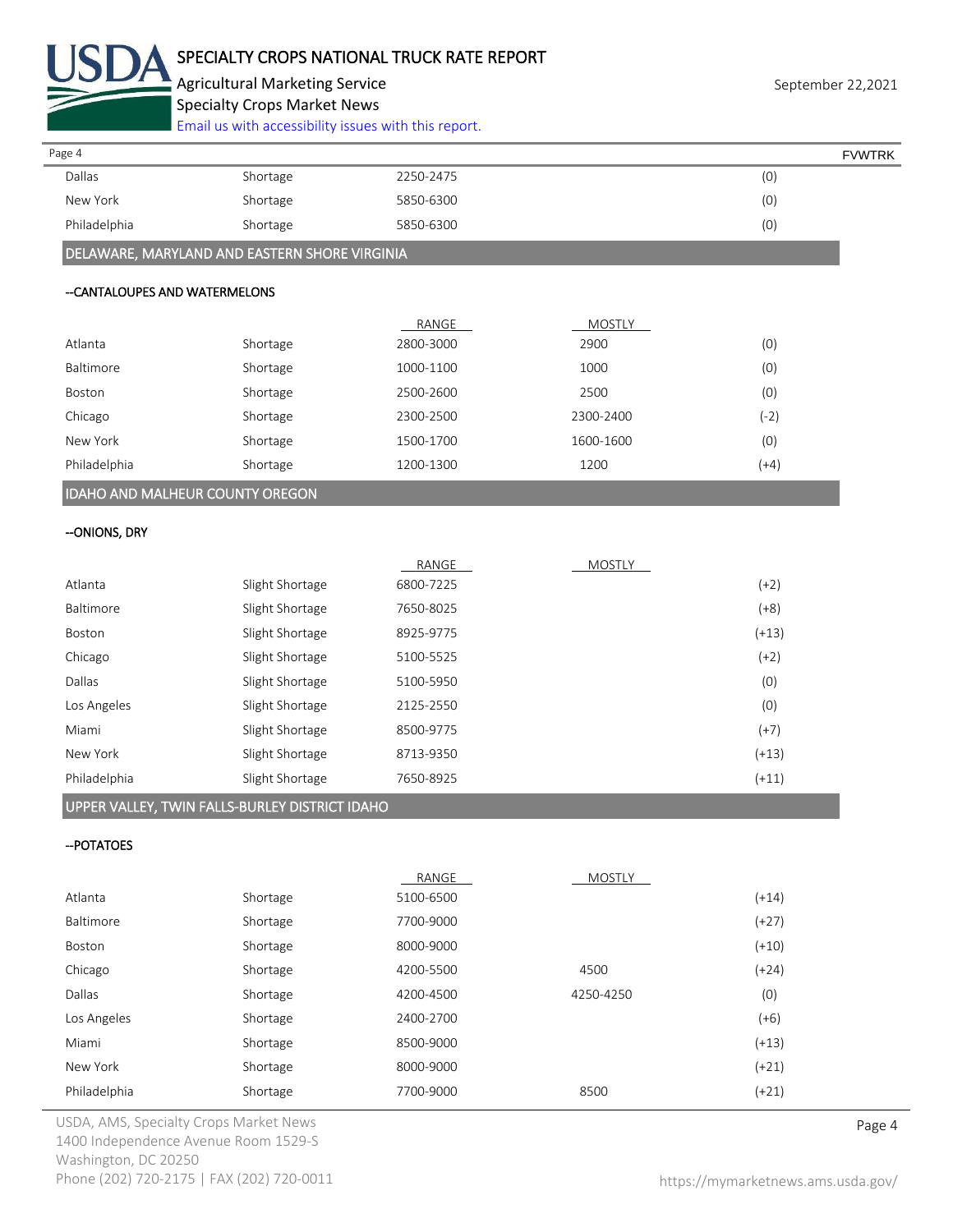

Agricultural Marketing Service **September 22,2021** September 22,2021 Specialty Crops Market News

[Email us with accessibility issues with this report.](mailto:mars@ams.usda.gov?subject=508%20Inquiry/Report)

Page 5 FOUNTRK And the set of the set of the set of the set of the set of the set of the set of the set of the set of the set of the set of the set of the set of the set of the set of the set of the set of the set of the s

## SOUTHWEST INDIANA AND SOUTHEAST ILLINOIS

#### --WATERMELONS

|                                       |                 | RANGE              | <b>MOSTLY</b> |         |
|---------------------------------------|-----------------|--------------------|---------------|---------|
| Chicago                               | Shortage        | 1600-1700          | 1600          | (0)     |
| <b>BIG LAKE AND CENTRAL MINNESOTA</b> |                 |                    |               |         |
| <b>LAST REPORT</b>                    |                 |                    |               |         |
| -- POTATOES                           |                 |                    |               |         |
|                                       |                 | RANGE              | <b>MOSTLY</b> |         |
| Atlanta                               | Shortage        | 4730-5160          | 4730          | $(+5)$  |
| Boston                                | Shortage        | 5160-5590          |               | $(-7)$  |
| Chicago                               | Shortage        | 1720-2150          | 2150          | $(-14)$ |
| Dallas                                | Shortage        | 3440-4945          | 3870-3870     | $(+6)$  |
| Miami                                 | Shortage        | 6020-8170          |               | $(+14)$ |
| New York                              | Shortage        | 5590-6020          | 5805-6020     | $(+2)$  |
| Philadelphia                          | Shortage        | 4300-6020          |               | $(-2)$  |
| <b>NEW YORK</b>                       |                 |                    |               |         |
| --APPLES                              |                 |                    |               |         |
|                                       |                 |                    |               |         |
| Atlanta                               | Slight Shortage | RANGE<br>3500-4000 | <b>MOSTLY</b> | (0)     |
| Baltimore                             |                 |                    |               |         |
|                                       | Slight Shortage | 1700-1700          |               | (0)     |
| Boston                                | Slight Shortage | 2300-3000          | 2500-2800     | (0)     |
| Miami                                 | Slight Shortage | 5500-6000          |               | (0)     |
| New York                              | Slight Shortage | 1800-2100          |               | (0)     |
| Philadelphia                          | Slight Shortage | 1700-2500          |               | (0)     |
| <b>EASTERN NORTH CAROLINA</b>         |                 |                    |               |         |
| -- SWEET POTATOES                     |                 |                    |               |         |
|                                       |                 | RANGE              | <b>MOSTLY</b> |         |
| Atlanta                               | Slight Shortage | 2500-2500          |               | (0)     |
| Baltimore                             | Slight Shortage | 2000-2500          |               | (0)     |
| Boston                                | Slight Shortage | 3000-4000          |               | (0)     |
| Chicago                               | Slight Shortage | 3500-3500          |               | (0)     |

New York Slight Shortage 2500-3000 (0) 2500-3100 (0) Philadelphia Slight Shortage 2200-2400 2000-2400 (0) MEXICO CROSSINGS THROUGH SOUTH TEXAS

Miami Slight Shortage 3000-3000 3000-3000 (0)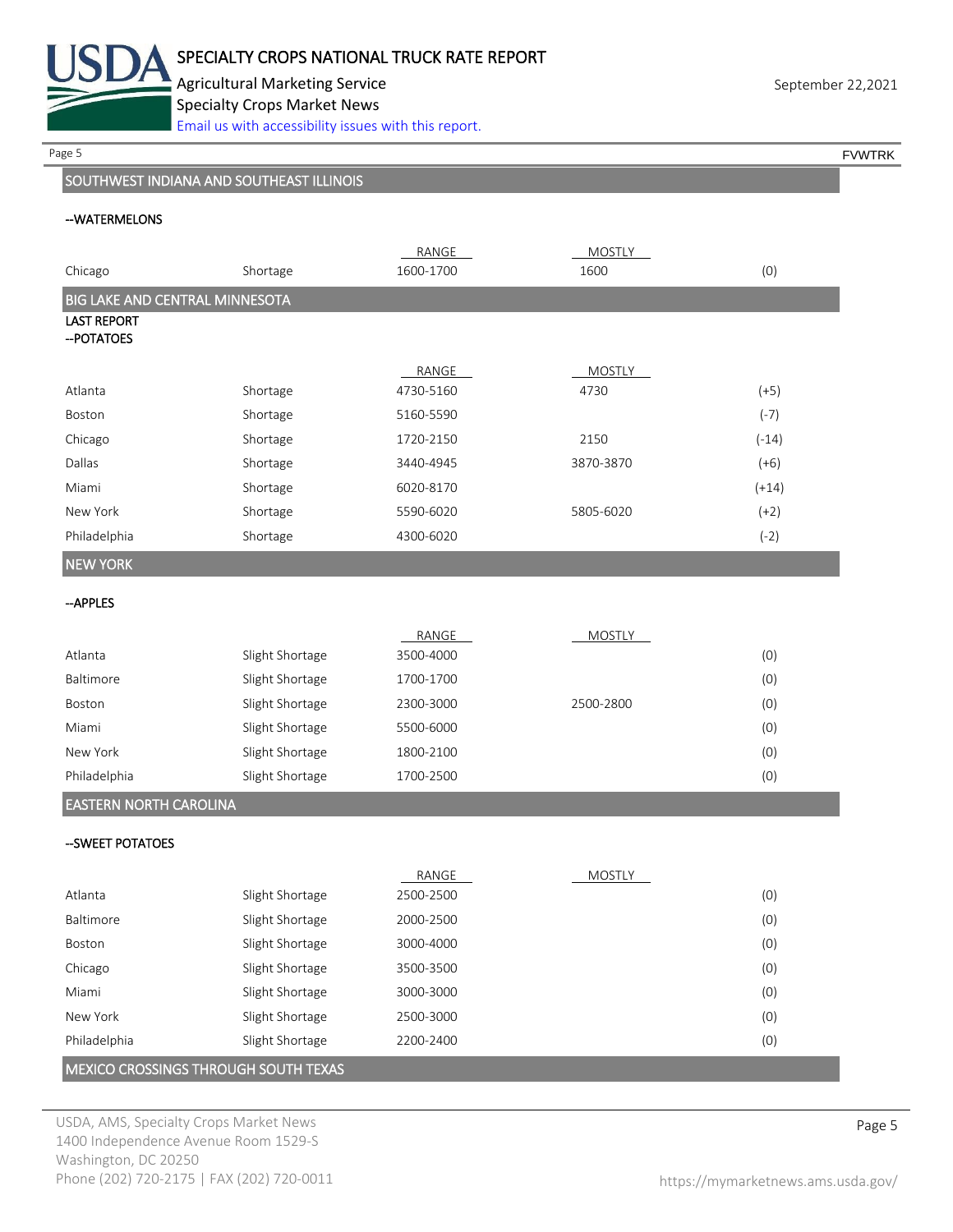

Page 6 FVWTRK

#### --PEPPERS, ANAHEIM, PEPPERS, BELL TYPE, PEPPERS, HABANERO, PEPPERS, JALAPENO, PEPPERS, POBLANO, PEPPERS, SERRANO, TOMATOES, GRAPE TYPE, TOMATOES, PLUM TYPE, BROCCOLI, CARROTS, CHAYOTE, CILANTRO, CUCUMBERS, LIMES, MANGOES, PAPAYA, PINEAPPLES, TOMATILLOS, TOMATOES AND WATERMELONS

|              |          | RANGE     | <b>MOSTLY</b> |        |
|--------------|----------|-----------|---------------|--------|
| Atlanta      | Adequate | 3600-3800 |               | $(+6)$ |
| Baltimore    | Adequate | 4800-5700 | 5200-5300     | $(-2)$ |
| Boston       | Adequate | 6200-6800 | 6300-6400     | (0)    |
| Chicago      | Adequate | 3500-4600 | 3800-3900     | $(+8)$ |
| Dallas       | Adequate | 1500-1800 | 1600-1700     | (0)    |
| Los Angeles  | Adequate | 2800-3400 | 3000-3200     | (-9)   |
| Miami        | Adequate | 4400-4800 | 4600-4700     | $(+9)$ |
| New York     | Adequate | 6000-6300 | 6100-6200     | (0)    |
| Philadelphia | Adequate | 4800-5800 | 5400-5600     | (-3)   |
| Seattle      | Adequate | 5200-6400 | 6100-6200     | (-2)   |

COLUMBIA BASIN WASHINGTON

#### --ONIONS, DRY AND POTATOES

|             |          | RANGE      | <b>MOSTLY</b> |         |
|-------------|----------|------------|---------------|---------|
| Atlanta     | Shortage | 8600-9800  |               | $(+29)$ |
| Dallas      | Shortage | 6600-7200  |               | $(+16)$ |
| Los Angeles | Shortage | 2800-3400  |               | $(+24)$ |
| Miami       | Shortage | 9500-9700  |               | $(+9)$  |
| New York    | Shortage | 9000-10400 |               | $(+13)$ |

YAKIMA VALLEY AND WENATCHEE DISTRICT WASHINGTON

#### --APPLES, BLUEBERRIES AND PEARS

|                          |          | RANGE      | <b>MOSTLY</b> |        |  |  |
|--------------------------|----------|------------|---------------|--------|--|--|
| Atlanta                  | Shortage | 7800-9000  | 8000-8600     | $(+2)$ |  |  |
| Baltimore                | Shortage | 8600-9600  | 8600-9100     | $(+3)$ |  |  |
| Boston                   | Shortage | 9300-10300 | 9300-9800     | $(+5)$ |  |  |
| Chicago                  | Shortage | 6500-7500  | 6600-7100     | $(+3)$ |  |  |
| Dallas                   | Shortage | 6200-7300  | 6400-6900     | $(+2)$ |  |  |
| Los Angeles              | Shortage | 2100-2800  | 2400-2800     | $(+4)$ |  |  |
| Miami                    | Shortage | 9400-10500 | 9400-9900     | $(+3)$ |  |  |
| New York                 | Shortage | 8700-10000 | 9200-9800     | $(+4)$ |  |  |
| Philadelphia             | Shortage | 8400-9600  | 8500-9000     | $(+4)$ |  |  |
| Seattle                  | Shortage | 900-1500   | 1200-1350     | (0)    |  |  |
| <b>CENTRAL WISCONSIN</b> |          |            |               |        |  |  |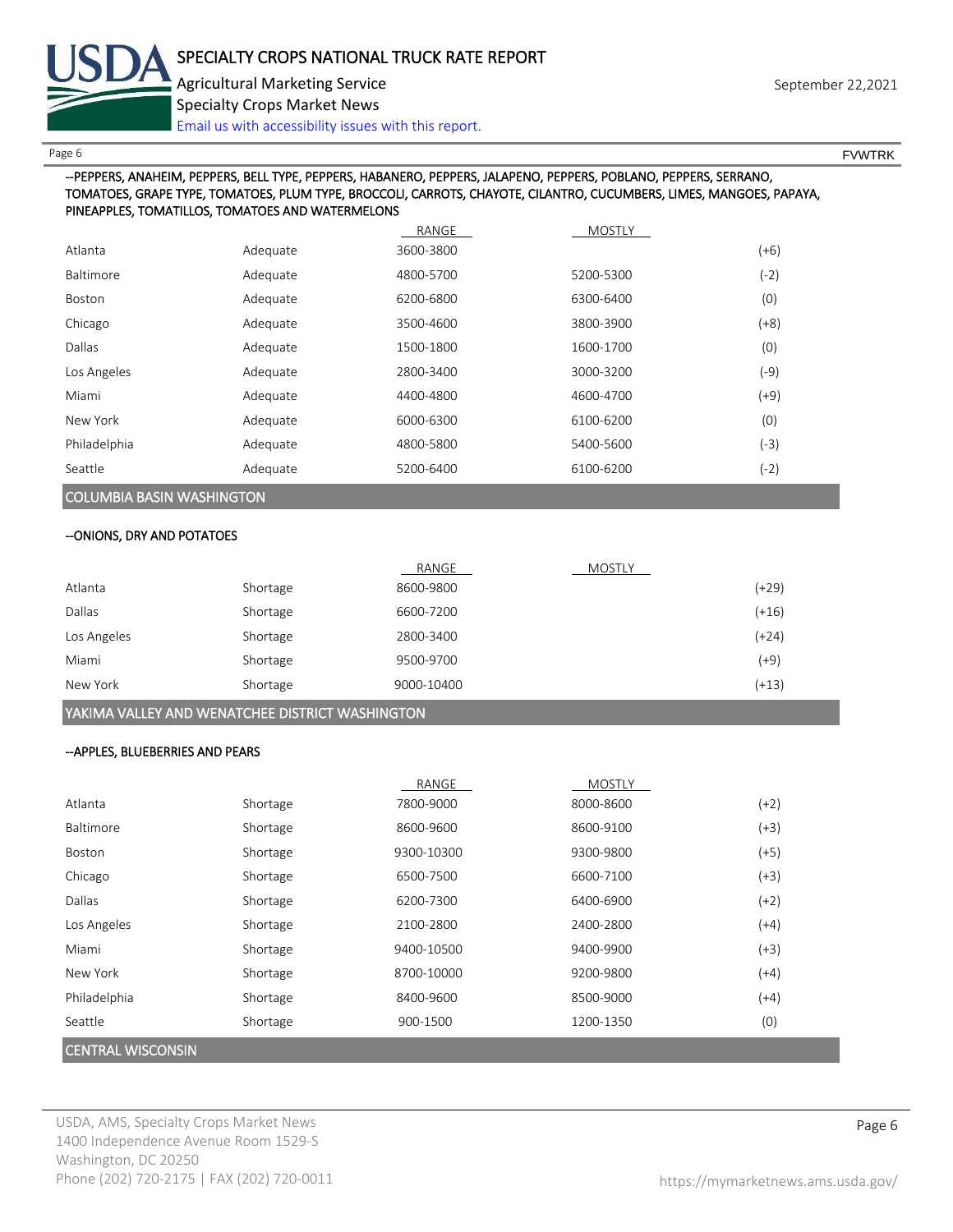

Agricultural Marketing Service **September 22,2021** September 22,2021

Specialty Crops Market News

[Email us with accessibility issues with this report.](mailto:mars@ams.usda.gov?subject=508%20Inquiry/Report)

Page 7 FOUNTRK And the set of the set of the set of the set of the set of the set of the set of the set of the set of the set of the set of the set of the set of the set of the set of the set of the set of the set of the s

| --ONIONS, DRY AND POTATOES |          |           |               |                  |  |  |  |
|----------------------------|----------|-----------|---------------|------------------|--|--|--|
|                            |          | RANGE     | <b>MOSTLY</b> |                  |  |  |  |
| Atlanta                    | Shortage | 4250-5100 |               | $\left( \right)$ |  |  |  |
| Baltimore                  | Shortage | 5100-5525 |               | $\left(\right)$  |  |  |  |
| Boston                     | Shortage | 5100-5950 | 5525-5950     | $\left(\right)$  |  |  |  |
| Chicago                    | Shortage | 1063-1200 |               | $\left(\right)$  |  |  |  |
| Miami                      | Shortage | 5950-6800 | 6000-6000     | $\left( \right)$ |  |  |  |
| New York                   | Shortage | 5100-5950 | 5525-5950     | $\left( \right)$ |  |  |  |
| Philadelphia               | Shortage | 5100-5525 |               |                  |  |  |  |